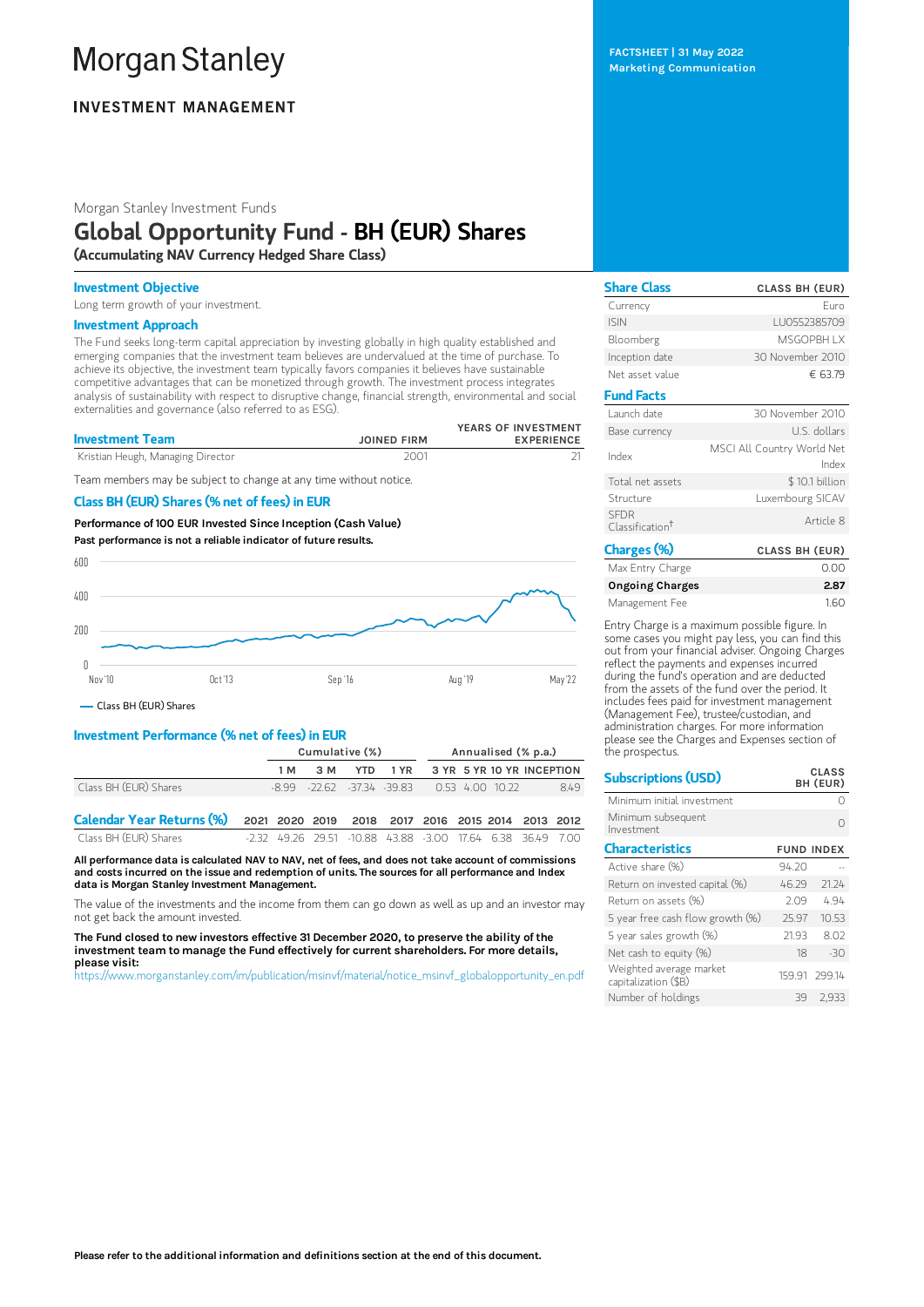### Regional Exposure (% of Total Net Assets)<sup>1</sup> FUND INDEX

| North America        | 61.29 | 63.82 |
|----------------------|-------|-------|
| Indian Sub-Continent | 9.46  | 1.45  |
| Pacific Basin        | 8.27  | 8.53  |
| <b>EURO Europe</b>   | 7.73  | 7.87  |
| Non-EURO Europe      | 6.50  | 8.18  |
| Japan                | 1.68  | 5.50  |
| South America        | 1.16  | 0.75  |
| Cash                 | 4.79  |       |

As of 31 May 2022, the Fund does not have direct exposure to and does not hold companies listed or domiciled in Russia, Ukraine or Belarus.

| Sector Allocation (% of Total Net Assets) <sup>1,2</sup> |                           |       | <b>INDEX</b> |
|----------------------------------------------------------|---------------------------|-------|--------------|
|                                                          | 30.29                     | 21.34 |              |
|                                                          | Consumer<br>Discretionary | 26.40 | 10.96        |
|                                                          | Industrials               | 13.96 | 9.37         |
|                                                          | Communication<br>Services | 13.61 | 7.82         |
|                                                          | <b>Financials</b>         | 10.80 | 14.77        |
|                                                          | Consumer Staples          | 0.61  | 7.26         |
|                                                          | Real Estate               | 0.42  | 2.75         |
|                                                          | Other                     | 0.01  |              |
|                                                          | Cash                      | 4.79  |              |

| Top Holdings (% of Total Net Assets) <sup>3</sup> | <b>FUND</b> | <b>INDEX</b> |
|---------------------------------------------------|-------------|--------------|
| ServiceNow Inc.                                   | 7.10        | 0.15         |
| HDFC Bank I td                                    | 6.54        |              |
| Uber Technologies Inc                             | 6.50        | 0.06         |
| DSV A/S                                           | 6.14        | 0.06         |
| Amazon.com Inc.                                   | 4.54        | 1.81         |
| Meta Platforms Inc.                               | 4.50        | 0.75         |
| The Walt Disney Company                           | 4.20        | 0.33         |
| Adobe Inc.                                        | 4.07        | 0.33         |
| Mercadolibre Inc.                                 | 3.87        | 0.06         |
| Coupang Inc                                       | 3.65        |              |
| Total                                             | 51.11       |              |

<sup>†</sup> This Fund is classified as an Article 8 product under the Sustainable Finance Disclosure Regulation. Article 8 products are those which promote environmental or social characteristics and which integrate sustainability into the investment process in a binding manner. Before making any decision to invest in the fund mentioned herein, please refer to all the characteristics and objectives of the Fund noted in the current Prospectus and KIID at morganstanleyinvestmentfunds.com.

<sup>1</sup>May not sum to 100% due to the exclusion of other assets and liabilities. <sup>2</sup> For additional information regarding sector classification/definitions please visit www.msci.com/gics and the glossary at www.morganstanley.com/im. <sup>3</sup> These securities and percentage allocations are only for illustrative purposes and do not constitute, and should not be construed as, investment advice or recommendations with respect to the securities or investments mentioned.

#### Please refer to the Prospectus for full risk disclosures, available at www.morganstanleyinvestmentfunds.com. All data as of 31.05.2022 and subject to change daily.

This is a marketing communication. Applications for shares in the Fund should not be made without first consulting the current Prospectus and the Key Investor Information Document ("KIID"), which are available in English and in the official language of your local jurisdiction at

organstanleyinvestmentfunds.com or free of charge from the Registered Office of Morgan Stanley Investment Funds, European Bank and Business Centre, 6B route de Trèves, L-2633 Senningerberg, R.C.S. Luxemburg B 29 192. A summary of investor rights is available in English at the same website.

If the management company of the relevant Fund decides to terminate its arrangement for marketing that Fund in any EEA country where it is registered for sale, it will do so in accordance with the relevant UCITS rules.

#### Share Class BH (EUR) Risk and Reward Profile

| Lower Risk |                                  |  |  | Higher Risk                       |  |
|------------|----------------------------------|--|--|-----------------------------------|--|
|            |                                  |  |  |                                   |  |
|            | <b>Potentially Lower Rewards</b> |  |  | <b>Potentially Higher Rewards</b> |  |

The risk and reward category shown is based on historic data.

Historic figures are only a guide and may not be a reliable indicator of what

- may happen in the future. As such this category may change in the future.
- The higher the category, the greater the potential reward, but also the
- greater the risk of losing the investment. Category 1 does not indicate a risk free investment.
- The fund is in this category because it invests in company shares and the fund's simulated and/or realised return has experienced high rises and falls historically.
- The fund may be impacted by movements in the exchange rates between the fund's currency and the currencies of the fund's investments.

This rating does not take into account other risk factors which should be considered before investing, these include:

- The fund relies on other parties to fulfill certain services, investments or transactions. If these parties become insolvent, it may expose the fund to financial loss.
- Sustainability factors can pose risks to investments, for example: impact asset values, increased operational costs.
- There may be an insufficient number of buyers or sellers which may affect the funds ability to buy or sell securities.
- Investments in China involves a risk of a total loss due to factors such as government action or inaction, market volatility and reliance on primary trading partners.
- Investment in China A-Shares via Shanghai-Hong Kong and Shenzhen-Hong Kong Stock Connect programs may also entail additional risks, such as risks linked to the ownership of shares.
- There are increased risks of investing in emerging markets as political, legal and operational systems may be less developed than in developed markets.
- In order to achieve the currency hedging, this share class relies on other parties to fulfil certain contractual obligations, as these parties may fail to do so there is a higher risk to your investment.
- Past performance is not a reliable indicator of future results. Returns may increase or decrease as a result of currency fluctuations. The value of investments and the income from them can go down as well as up and investors may lose all or a substantial portion of his or her investment.
- The value of the investments and the income from them will vary and there can be no assurance that the Fund will achieve its investment objectives.
- Investments may be in a variety of currencies and therefore changes in rates of exchange between currencies may cause the value of investments to decrease or increase. Furthermore, the value of investments may be adversely affected by fluctuations in exchange rates between the investor's reference currency and the base currency of the investments.

#### Additional B Share Classes

| <b>CURRENCY</b> | LAUNCH   | <b>ISIN</b>   | <b>BLOOMBERG</b> |
|-----------------|----------|---------------|------------------|
| LISD            | 30112010 | 1110552385378 | MSGOPPR I X      |

#### DEFINITIONS

5 year free cash flow growth is the compound annual growth rate of Free Cash Flow over a 5-year period. It is calculated by [Free Cash Flow(0) / Free<br>Cash Flow(-5)] <sup>1/5</sup> – 1. **5 year saIes growth** is the compound annual growth\_ rate of Sales over the last 5 years. It is calculated by [Sales (0) / Sales (-5)]  $-$  1. Active Share is a measure of the percentage of stock holdings in a managers portfolio that differ from the benchmark index (based on holdings and weight of holdings). Active Share scores range from 0%-100%. A score of 100% means you are completely different from the benchmark. Active Share calculation may consolidate holdings with the same economic exposure. Bloomberg stands for 'Bloomberg Global Identifier (BBGID)'. This is a unique 12 digit alphanumerical code designed to enable the identification of securities, such as the Morgan Stanley 1/5 1/5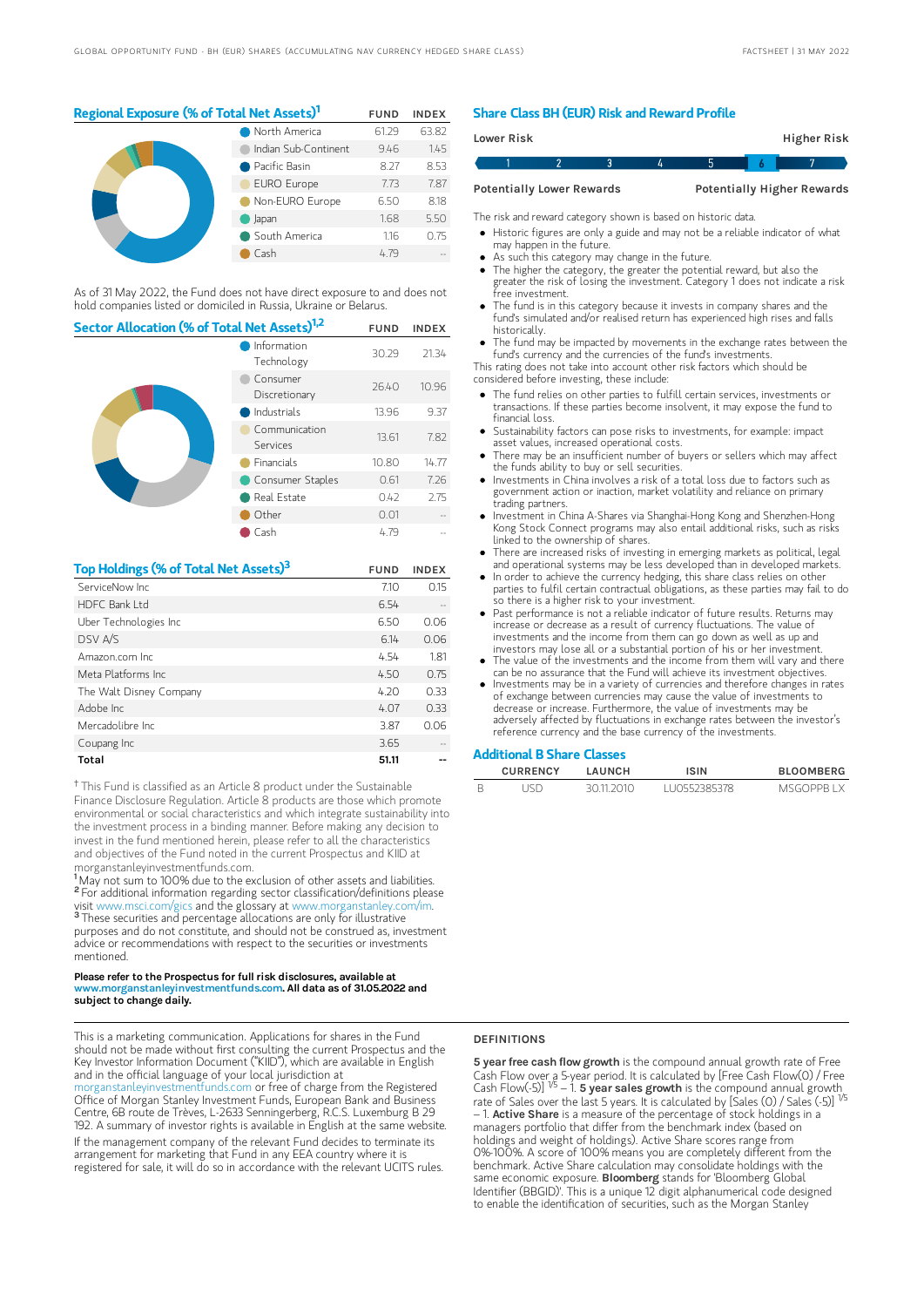Investment Funds sub-funds at share class level, on a Bloomberg Terminal. The Bloomberg Terminal, a system provided by Bloomberg L.P., enables analysts to access and analyse real-time financial market data. Each Bloomberg code starts with the same BBG prefix, followed by nine further characters that we list here in this guide for each share class of each fund. ISIN is the international securities identification number (ISIN), a 12 digit code consisting of numbers and letters that distinctly identifies securities. NAV is the Net Asset Value per share of the Fund (NAV), which represents the value of the assets of a fund less its liabilities. Net cash to equity is the ratio of a company's cash on hand against the total net worth of the company. It is calculated by [(Total Cash and cash equivalents – Total Liabilities) / Shareholder's Equity]. Number of holdings provided are a typical range, not a maximum number. The portfolio may exceed this from time to time due to market conditions and outstanding trades. **Return on** assets (ROA) is a measure of a company's profitability, equal to a fiscal year's earnings divided by its total assets, expressed as a percentage. **Return** on invested capital (ROIC) represents the performance ratio measuring a company's percentage return on its invested capital. Income statement items as of latest reported fiscal period, and Balance Sheet items from one period earlier. ROIC is calculated by dividing Net Income by (Property, Plant & Equipment + Working Capital + Short Term Debt - Cash & Equivalents). ROIC has a cap of 200% and a floor of 0%, ex Financials and Real Estate Sectors. Weighted average market capitalization is an average of the market capitalization of stocks comprising a portfolio or index, adjusted by each stock's weight in the portfolio or index.

#### INDEX INFORMATION

The MSCI All Country World Net Index (ACWI) is a free float-adjusted market capitalization weighted index designed to measure the equity market performance of developed and emerging markets. The term "free float" represents the portion of shares outstanding that are deemed to be available for purchase in the public equity markets by investors. The performance of the Index is listed in U.S. dollars and assumes reinvestment of net dividends.

#### **DISTRIBUTION**

This communication is only intended for and will only be distributed to persons resident in jurisdictions where such distribution or availability would not be contrary to local laws or regulations. In particular, the Shares are not for distribution to US persons.

Ireland: MSIM Fund Management (Ireland) Limited. Registered Office: The Observatory, 7-11 Sir John Rogerson's Quay, Dublin 2, D02 VC42, Ireland. Registered in Ireland as a private company limited by shares under company number 616661. MSIM Fund Management (Ireland) Limited is regulated by the Central Bank of Ireland. United Kingdom: Morgan Stanley Investment Management Limited is authorised and regulated by the Financial Conduct Authority. Registered in England. Registered No. 1981121. Registered Office: 25 Cabot Square, Canary Wharf, London E14 4QA, authorised and regulated by the Financial Conduct Authority. Dubai: Morgan Stanley Investment Management Limited (Representative Office, Unit Precinct 3-7th Floor-Unit 701 and 702, Level 7, Gate Precinct Building 3, Dubai International Financial Centre, Dubai, 506501, United Arab Emirates. Telephone: +97 (0)14 709 7158). Italy: MSIM Fund Management (Ireland)Limited, Milan Branch (Sede Secondaria di Milano) is a branch of MSIM Fund Management (Ireland) Limited, a company registered in Ireland, regulated by the Central Bank of Ireland and whose registered office is at The Observatory, 7-11 Sir John Rogerson's Quay, Dublin 2, D02 VC42, Ireland. MSIM Fund Management (Ireland) Limited Milan Branch (Sede Secondaria di Milano) with seat in Palazzo Serbelloni Corso Venezia, 16 20121 Milano, Italy, is registered in Italy with company number and VAT number 11488280964. The Netherlands: MSIM Fund Management (Ireland) Limited, Rembrandt Tower, 11th Floor Amstelplein 1 1096HA, Netherlands. Telephone: 31 2-0462-1300. Morgan Stanley Investment Management is a branch office of MSIM Fund Management (Ireland) Limited. MSIM Fund Management (Ireland) Limited is regulated by the Central Bank of Ireland. France: MSIM Fund Management (Ireland) Limited, Paris Branch is a branch of MSIM Fund Management (Ireland) Limited, a company registered in Ireland, regulated by the Central Bank of Ireland and whose registered office is at The Observatory, 7-11 Sir John Rogerson's Quay, Dublin 2, D02 VC42, Ireland. MSIM Fund Management (Ireland) Limited Paris Branch with seat at 61 rue de Monceau 75008 Paris, France, is registered in France with company number 890 071 863 RCS. Spain: MSIM Fund Management (Ireland) Limited, Sucursal en España is a branch of MSIM Fund Management (Ireland) Limited, a company registered in Ireland, regulated by the Central Bank of Ireland and whose registered office is at The Observatory, 7-11 Sir John Rogerson's Quay, Dublin 2, D02 VC42, Ireland. MSIM Fund Management (Ireland) Limited, Sucursal en España with seat in Calle Serrano 55, 28006, Madrid, Spain, is registered in Spain with tax identification number W0058820B. Switzerland: Morgan Stanley & Co. International plc, London, Zurich Branch Authorised and regulated by the Eidgenössische Finanzmarktaufsicht ("FINMA"). Registered with the Register of Commerce Zurich CHE-115.415.770. Registered Office:

Beethovenstrasse 33, 8002 Zurich, Switzerland, Telephone +41 (0) 44 588 1000. Facsimile Fax: +41(0) 44 588 1074.

Australia: This publication is disseminated in Australia by Morgan Stanley Investment Management (Australia) Pty Limited ACN: 122040037, AFSL No. 314182, which accepts responsibility for its contents. This publication, and any access to it, is intended only for "wholesale clients" within the meaning of the Australian Corporations Act. Hong Kong: This document has been issued by Morgan Stanley Asia Limited for use in Hong Kong and shall only be made available to "professional investors" as defined under the Securities and Futures Ordinance of Hong Kong (Cap 571). The contents of this document have not been reviewed nor approved by any regulatory authority including the Securities and Futures Commission in Hong Kong. Accordingly, save where an exemption is available under the relevant law, this document shall not be issued, circulated, distributed, directed at, or made available to, the public in Hong Kong. Singapore: This publication should not be considered to be the subject of an invitation for subscription or purchase, whether directly or indirectly, to the public or any member of the public in Singapore other than (i) to an institutional investor under section 304 of the Securities and Futures Act, Chapter 289 of Singapore ("SFA"), (ii) to a "relevant person" (which includes an accredited investor) pursuant to section 305 of the SFA, and such distribution is in accordance with the conditions specified in section 305 of the SFA; or (iii) otherwise pursuant to, and in accordance with the conditions of, any other applicable provision of the SFA. In particular, for investment funds that are not authorized or recognized by the MAS, units in such funds are not allowed to be offered to the retail public; any written material issued to persons as aforementioned in connection with an offer is not a prospectus as defined in the SFA and, accordingly, statutory liability under the SFA in relation to the content of prospectuses does not apply, and investors should consider carefully whether the investment is suitable for them. This publication has not been reviewed by the Monetary Authority of Singapore.

Chile: Neither the Fund nor the interests in the Fund are registered in the Registry of Offshore Securities (el Registro de Valores Extranjeros) or subject to the supervision of the Commission for the Financial Market (la Comisión para el Mercado Financiero). This document and other offering materials relating to the offer of the interests in the Fund do not constitute a public offer of, or an invitation to subscribe for or purchase, the Fund interests in the Republic of Chile, other than to individually identified purchasers pursuant to a private offering within the meaning of Article 4 of the Chilean Securities Act (la Ley del Mercado de Valores) (an offer that is not "addressed to the public at large or to a certain sector or specific group of the public").

Peru: The interests in the Fund have not been and will not be registered in Peru under Decreto Legislativo 862: Ley de Fondos de Inversión y sus Sociedades Administradoras or under Decreto Legislativo 861: Ley del Mercado de Valores (the "Securities Market Law"), and are being offered to institutional investors only (as defined in article 8 of the Securities Market Law) pursuant to a private placement, according to article 5 of the Securities Market Law. The interests in the Fund have not been registered in the securities market public registry (Registro Público del Mercado de Valores) maintained by, and the offering of the Fund interests in Peru is not subject to the supervision of, the Superintendencia del Mercado de Valores. Any transfers of the Fund interests shall be subject to the limitations contained in the Securities Market Law and the regulations issued thereunder.

#### IMPORTANT INFORMATION

EMEA: This marketing communication has been issued by MSIM Fund Management (Ireland) Limited. MSIM Fund Management (Ireland) Limited is regulated by the Central Bank of Ireland. MSIM Fund Management (Ireland) Limited is incorporated in Ireland as a private company limited by shares with company registration number 616661 and has its registered address at The Observatory, 7-11 Sir John Rogerson's Quay, Dublin 2, D02 VC42, Ireland.

This document contains information relating to the sub-fund ("Fund") of Morgan Stanley Investment Funds, a Luxembourg domiciled Société d'Investissement à Capital Variable. Morgan Stanley Investment Funds (the "Company") is registered in the Grand Duchy of Luxembourg as an undertaking for collective investment pursuant to Part 1 of the Law of 17th December 2010, as amended. The Company is an Undertaking for Collective Investment in Transferable Securities ("UCITS").

Applications for shares in the Fund should not be made without first consulting the current Prospectus, Key Investor Information Document ("KIID"), Annual Report and Semi-Annual Report ("Offering Documents"), or other documents available in your local jurisdiction which is available free of charge from the Registered Office: European Bank and Business Centre, 6B route de Trèves, L-2633 Senningerberg, R.C.S. Luxemburg B 29 192. In addition, all Italian investors should refer to the 'Extended Application Form', and all Hong Kong investors should refer to the 'Additional Information for Hong Kong Investors' section, outlined within the Prospectus. Copies of the Prospectus, KIID, the Articles of Incorporation and